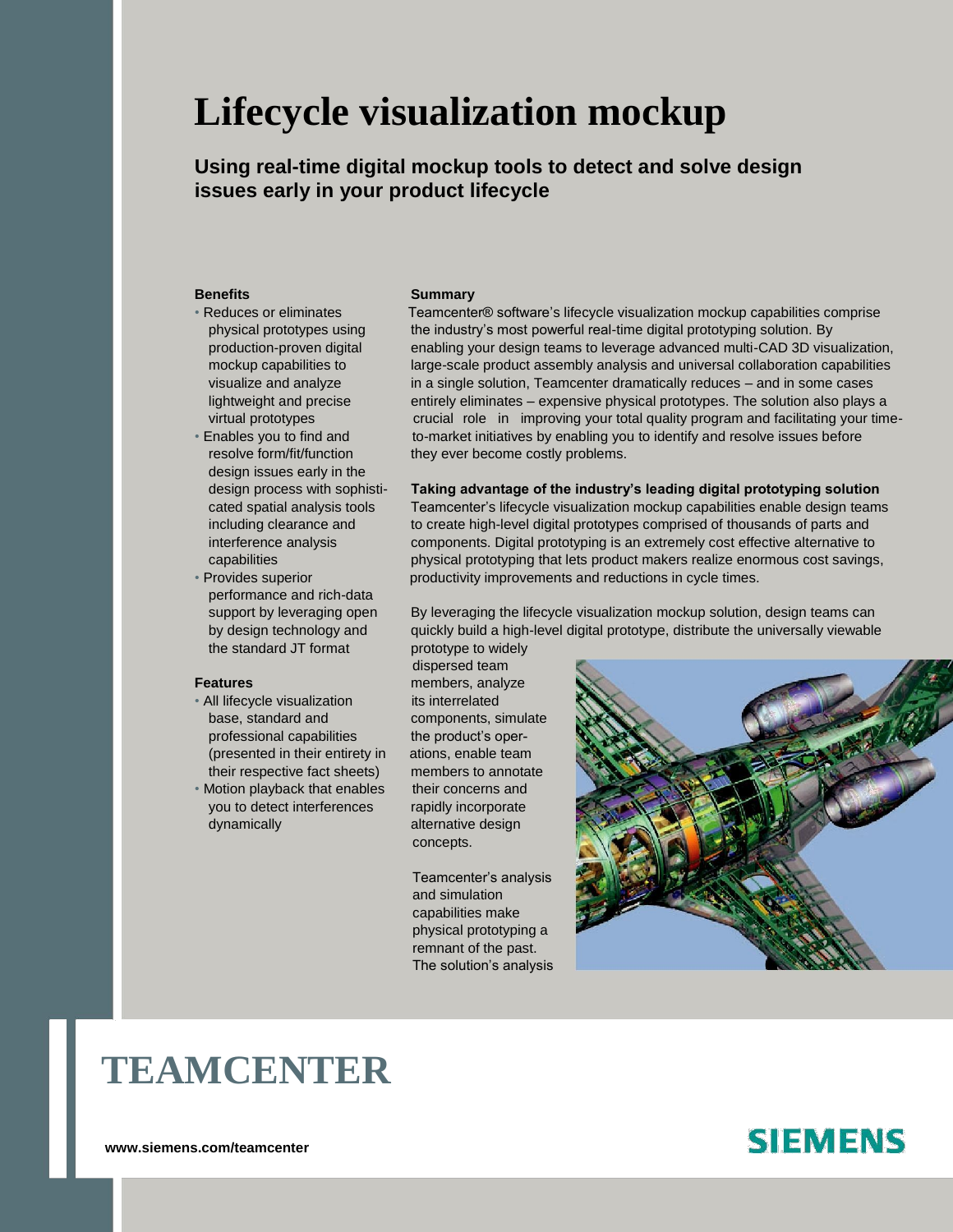## **Lifecycle visualization mockup**

### **Features** *continued*

- Ability to visualize and navigate multi-CAD assemblies in JT format from major 3D CAD systems, including NX™ software, Solid Edge® software, AutoCAD, Catia, CADDS, Inventor, Pro/Engineer and SolidWorks
- Neutral-file support, including ability to accept VRML and STL; STEP, IGES, and DXF supported with associated optional JT translators
- Extensive static and dynamic clearance analysis tools for evaluating designs for interferences, checking interfaces and evaluating separation requirements
- Advanced filtering capabilities that enable you to search on part attributes and properties to control geometry displays
- Volume clipping either inside or outside of a cuboid
- Extensive geometry editing tools which among other things, allow re-tessellation, decimation and creation of shrink-wrap volumes
- Ability to capture part motion for output to appropriate movie formats and sizes
- Ability to view multimedia documents created under Visualization Mockup's publish option
- Windows, UNIX and Linux (SUSE) support

capabilities enable you to check interferences, evaluate separation requirements, perform human factor studies, conduct parts in motion studies and determine whether sufficient accessibility is provided to facilitate maintenance procedures. Taken together, these capabilities allow you to detect and fix design errors long before you manufacture any parts.

The solution's digital prototyping capabilities are part of Teamcenter's lifecycle visualization suite, the world's market-leading set of product visualization solutions. The lifecycle visualization suite leverages the power of JT™ technology, the common 3D language for PLM visualization, collaboration and interoperability.

### **Extended enterprise collaboration**

Teamcenter offers the world's most widely used set of visualization solutions, employed by more industry professionals than any other visualization suite. Based on this leading market presence, the vendors and allied partners who participate in your supply chain are more likely to be using Teamcenter than any other solution on the market today. As a result, you and your design partners and suppliers can readily exchange product data and collaborate in workflow-driven design and manufacturing processes.

Teamcenter enables you to work in a true multi-CAD digital prototyping environment. With translators for all of the major CAD systems, the solution lets you create highlevel assembly models comprised of parts and components drawn under various CAD systems globally dispersed across your entire enterprise.

Because Teamcenter leverages the lightweight JT visualization format, you can quickly load, navigate through and analyze extremely complex assemblies.

This level of superior performance is matched by the solution's ability to carry NURBS data within the JT models to facilitate precise measurement and analysis. The solution's JT modeling capabilities also support manufacturing information (e.g., dimensions, tolerances and 3D notes) and attribute data to provide additional value to your visualization sessions.

With tight integrations to the Teamcenter platform, the lifecycle visualization mockup solution enables you to view data stored and managed by the world's leading PLM portfolio. This integration is especially appropriate for companies that want to manage product data across the entire product lifecycle. Teamcenter leverages a strong data access toolkit to support both multi-CAD and multi-PLM integrations.

### **Scalable solution that grows with your enterprise**

The following Teamcenter lifecycle visualization service levels enable you to scale and extend the scope of your visualization solution to match the physical and functional growth of your enterprise.